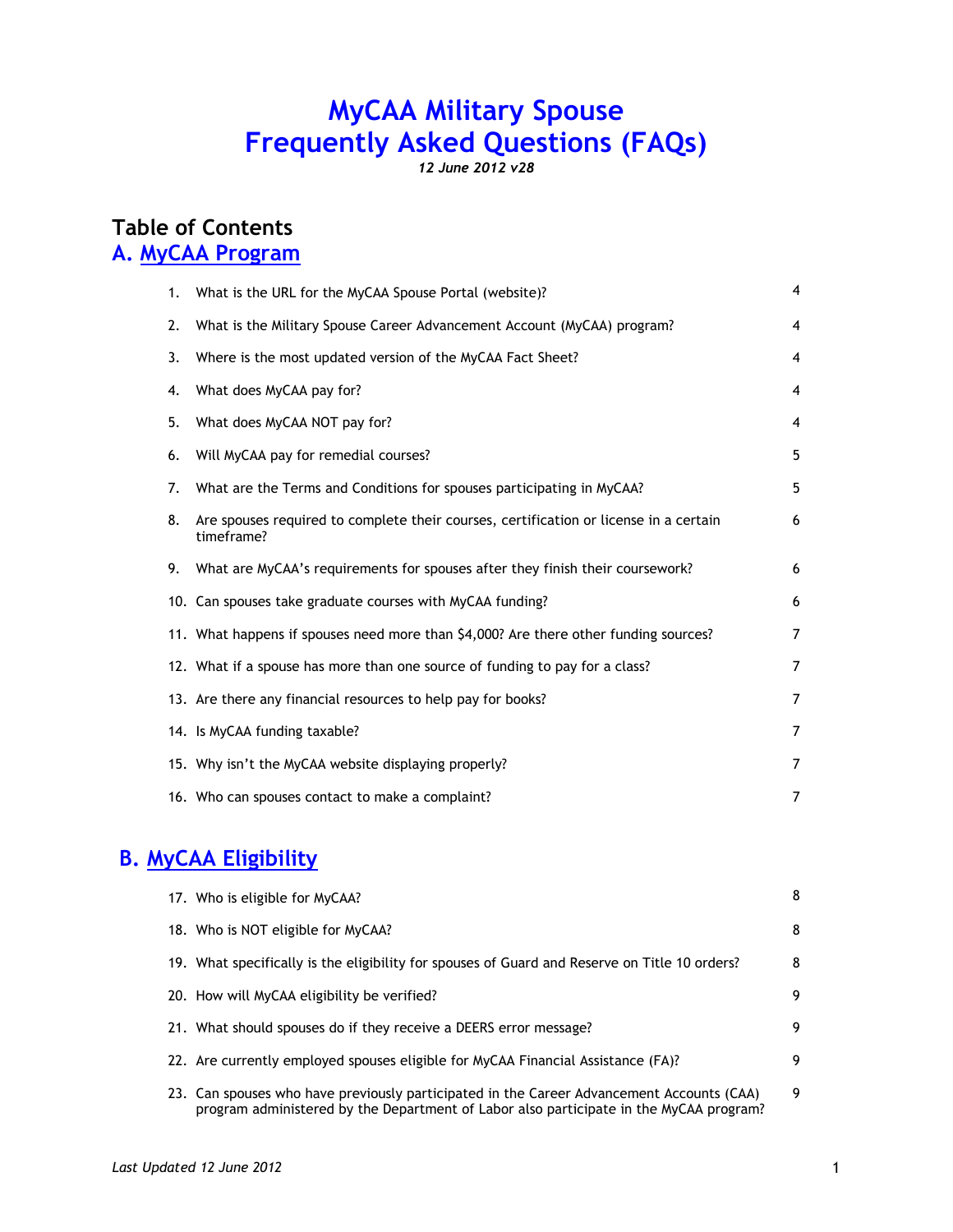| 24. Can spouses who are no longer eligible for MyCAA funding still get career counseling? |  |
|-------------------------------------------------------------------------------------------|--|
| 25. What happens when a spouse fails or withdraws from a course?                          |  |

# **C. MyCAA Accounts**

| 26. How does a military spouse create a MyCAA Account? | 10 |
|--------------------------------------------------------|----|
| 27. Can a spouse's MyCAA account be locked?            | 10 |
| 28. Can a spouse's MyCAA account be suspended?         | 10 |
| 29. Can a spouse use a .mil email address?             | 10 |

# **D. MyCAA Schools**

| 30. Which schools can participate in the MyCAA program?                             | 10 <sup>°</sup> |
|-------------------------------------------------------------------------------------|-----------------|
| 31. How do spouses know if their school is participating?                           | 11              |
| 32. Can spouse complete the online School Eligibility Application for their school? | 11              |
| 33. How does a spouse know when a school has completed the registration process?    | 11              |
| 34. What requirements does MyCAA have for schools?                                  | 11              |
| 35. Do spouse have to choose a school that is already participating in MyCAA?       | 11              |
| 36. Where do spouses find help choosing a school?                                   | 11              |
| 37. If spouses already know which school they want to attend, what do they do next? | 12              |
| 38. Can spouses encourage a school to participate in MyCAA?                         | 12              |
| 39. How long does the "On-Boarding" process take?                                   | 12 <sup>°</sup> |
| 40. Does MyCAA pay spouses or schools for course costs?                             | 12              |
| 41. How do schools get paid?                                                        | 12              |

# **E. MyCAA Education and Training Plans**

| 42. What is a MyCAA Education and Training Plan?                                       | 12 |
|----------------------------------------------------------------------------------------|----|
| 43. How can military spouses get assistance with their Education and Training Plan(s)? | 13 |
| 44. Why are there delays in getting help?                                              | 13 |
| 45. Why do grades get posted in the MyCAA Education and Training Plan?                 | 13 |
| 46. What cannot be included in a MyCAA Education and Training Plan?                    | 13 |
| 47. Who can make changes to a MyCAA Education and Training Plan?                       | 14 |
| 48. How are education and Training Plans affected by spouse relocation?                | 14 |
| 49. If spouses to not have correct school and course information, should they guess?   | 14 |
| 50. Will MyCAA pay for the same course more than one time?                             | 14 |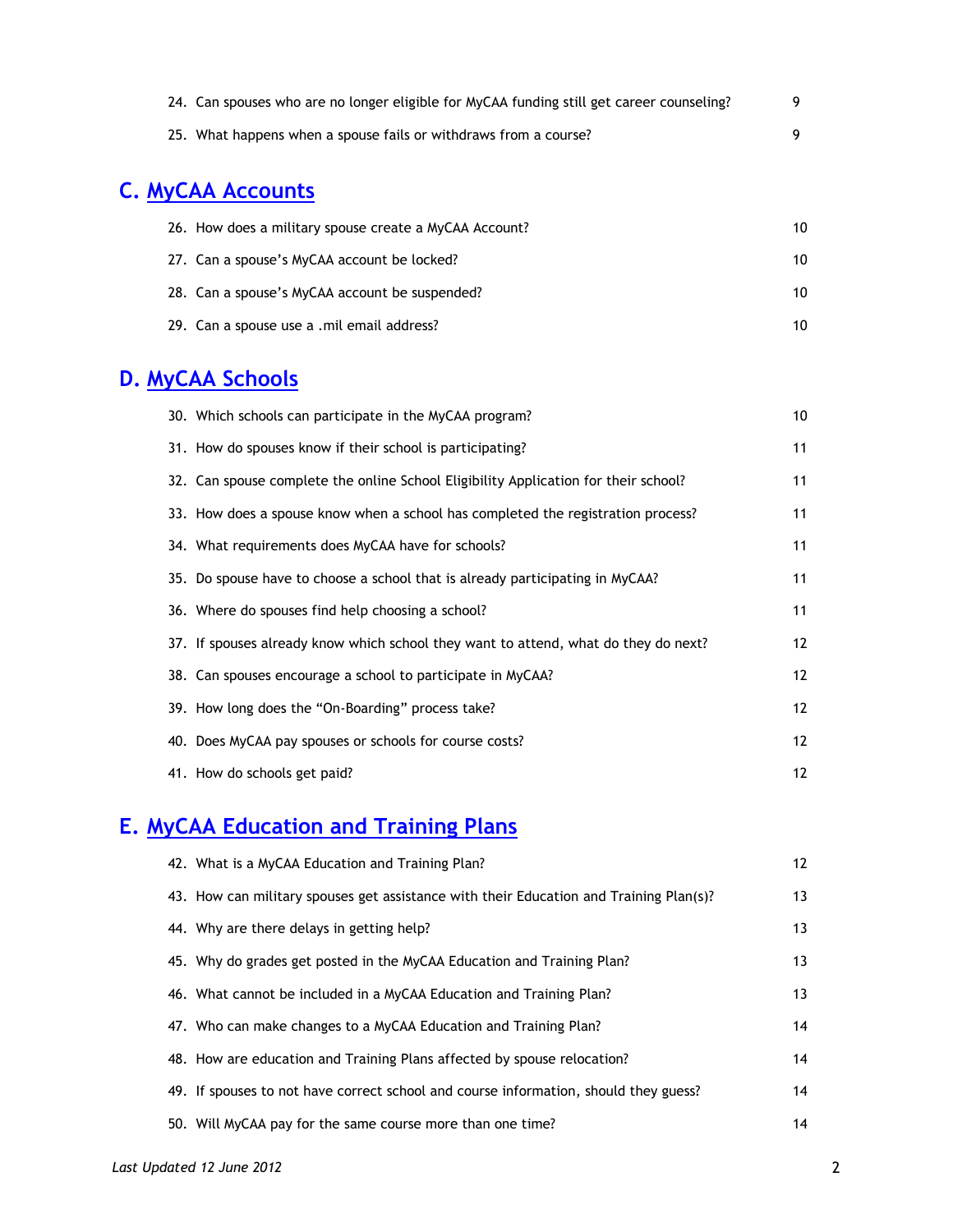| 51. Will MyCAA pay for fees?                                                                                                      | 14              |
|-----------------------------------------------------------------------------------------------------------------------------------|-----------------|
| 52. Will MyCAA pay for Study Abroad Programs?                                                                                     | 14              |
| 53. What happens if a spouse fails a course?                                                                                      | 14              |
| 54. Does adding classes to a MyCAA Education and Training Plan also enroll the spouse in these<br>classes?                        | 14              |
| 55. How do spouses add courses to a new or approved Education and Training Plan?                                                  | 15              |
| 56. If a spouse wants to add more courses to an already approved plan, do the additional<br>courses need to be approved by MyCAA? | 15              |
| 57. How long does it take for an Education and Training Plan to be approved?                                                      | 15              |
| 58. How will a spouse know if her license or certification qualifies as a portable career?                                        | 15              |
| 59. Can a spouse's Associate Degree be in any subject?                                                                            | 15 <sub>1</sub> |
| 60. Are there any restrictions in Associate's Degrees as to what MyCAA will pay for?                                              | 15              |

# **F. MyCAA Financial Assistance (FA)**

| 61. Why is the Department of Defense (DoD) providing Financial Assistance (FA) to military<br>spouses?                                                   | 15 |
|----------------------------------------------------------------------------------------------------------------------------------------------------------|----|
| 62. When can a spouse apply for MyCAA Financial Assistance (FA)?                                                                                         | 16 |
| 63. How do spouses apply for Financial Assistance (FA)?                                                                                                  | 16 |
| 64. How do spouses print a Financial Assistance (FA) document?                                                                                           | 16 |
| 65. How do spouses edit Financial Assistance (FA) information after it has been approved?                                                                | 16 |
| 66. How does the fiscal year cap affect my MyCAA funding?                                                                                                | 16 |
| 67. What if a spouse is planning on getting a certification that is going to cost more than \$2000<br>up front? Can the \$2000 per year cap be exceeded? | 17 |
| 68. When does the \$2000 per fiscal year cap begin?                                                                                                      | 17 |
| 69. When will the three year time limit begin?                                                                                                           | 17 |
| 70. Can spouses get money back from MyCAA for classes that have already started or been<br>completed?                                                    | 17 |
| 71. Can a spouse use MyCAA Financial Assistance (FA) at a school that is not participating in<br>MyCAA?                                                  | 17 |
| 72. Do organizations that offer Continuing Education Units (CEU), Bar or CPA Exams have to<br>register to receive MyCAA FA payments?                     | 17 |
| 73. What other benefits are available to spouses once their funding is spent?                                                                            | 17 |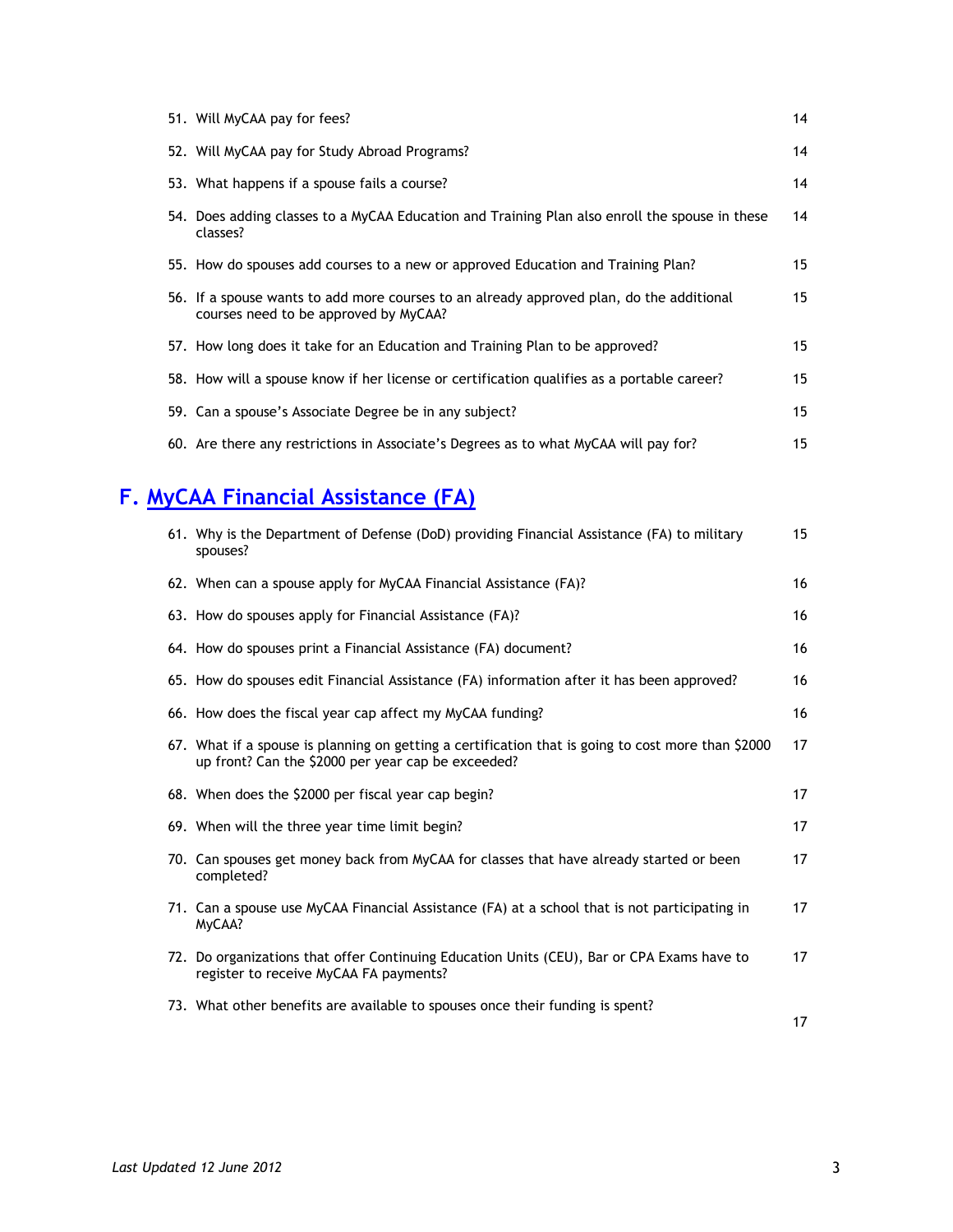# **A. MyCAA Program**

#### **1. What is the URL for the MyCAA Spouse Portal (website)?**

<https://aiportal.acc.af.mil/mycaa>

#### **2. What is the Military Spouse Career Advancement Account (MyCAA) program?**

**The Military Spouse Career Advancement Accounts Program (MyCAA),** a component of the Department of Defense's (DoD) Spouse Education and Career Opportunities (SECO) program, is a career development and employment assistance program. MyCAA helps military spouses pursue licenses, certificates, certifications or Associate's Degrees (excluding Associate's Degrees in General Studies, Liberal Arts, and Interdisciplinary Studies that do not have a concentration) necessary for gainful employment in high demand, high growth Portable Career Fields and Occupations.

#### **As part of the Career Lifecycle, all military spouses are offered counseling to assist with the following:**

**Career Exploration**: Military OneSource (MOS) Education and Career Counselors help spouses explore all career options with tools like Career Assessments, Interest and Skills Inventories, Portable Career Statistics, and Earning Potential Metrics.

**Education and Training:** Spouses work with counselors to create a plan of action that considers Financial Aid Options, Education and Training Program Resources, Credential/License Information, and, for eligible spouses, MyCAA. *MyCAA provides a maximum education benefit of \$4,000 with an annual fiscal year cap of \$2,000 to assist eligible military spouses who need professional credentials to meet their Portable Career goals. Annual cap waivers are available for licensure and certificate programs if there is an upfront tuition cost that exceeds \$2,000 (up to the maximum education benefit of \$4,000).* 

**Career Readiness:** Counselors help spouses perfect their resumes and hone their interviewing skills. They also cover Job Search Techniques, Relocation Planning, and Flex-Work Options.

**Career Connections:** Counselors help spouses get the right job in the right career by leveraging existing relationships and resources such as the Military Spouse Employment Partnership (MSEP), USAJobs.gov and CareerOneStop.com.

#### **3. Where is the most updated version of the MyCAA Fact Sheet?**

The MyCAA Fact Sheet is located on the front page of the MyCAA Spouse Portal: [https://aiportal.acc.af.mil/mycaa.](https://aiportal.acc.af.mil/mycaa) It is also located on the Resource Page of this portal.

#### **4. What does MyCAA pay for?**

MyCAA pays for tuition costs for education and training courses and examinations leading to a recognized license, certificate, certification or Associate's degree with a specified concentration or major. The concentration or major for the Associate's degree cannot be in General Studies, Liberal Arts or Interdisciplinary Studies unless there is a specific concentration such as General Studies - Nursing, or General Studies - Teaching. The license, certificate/certification and Associate's degree must be obtained from a MyCAA approved accredited college, university, or technical school in the United States or approved testing organization that expands employment or portable career opportunities for military spouses.

#### **5. What does MyCAA NOT pay for?**

- Tuition for courses and examinations that are not included in the spouse's Education and Training Plan and those that have already started or been completed by the spouse
- Reimbursements of any kind
- Books, supplies, equipment, uniforms, computers and electronic devices of any kind
- Student activities, events and entertainment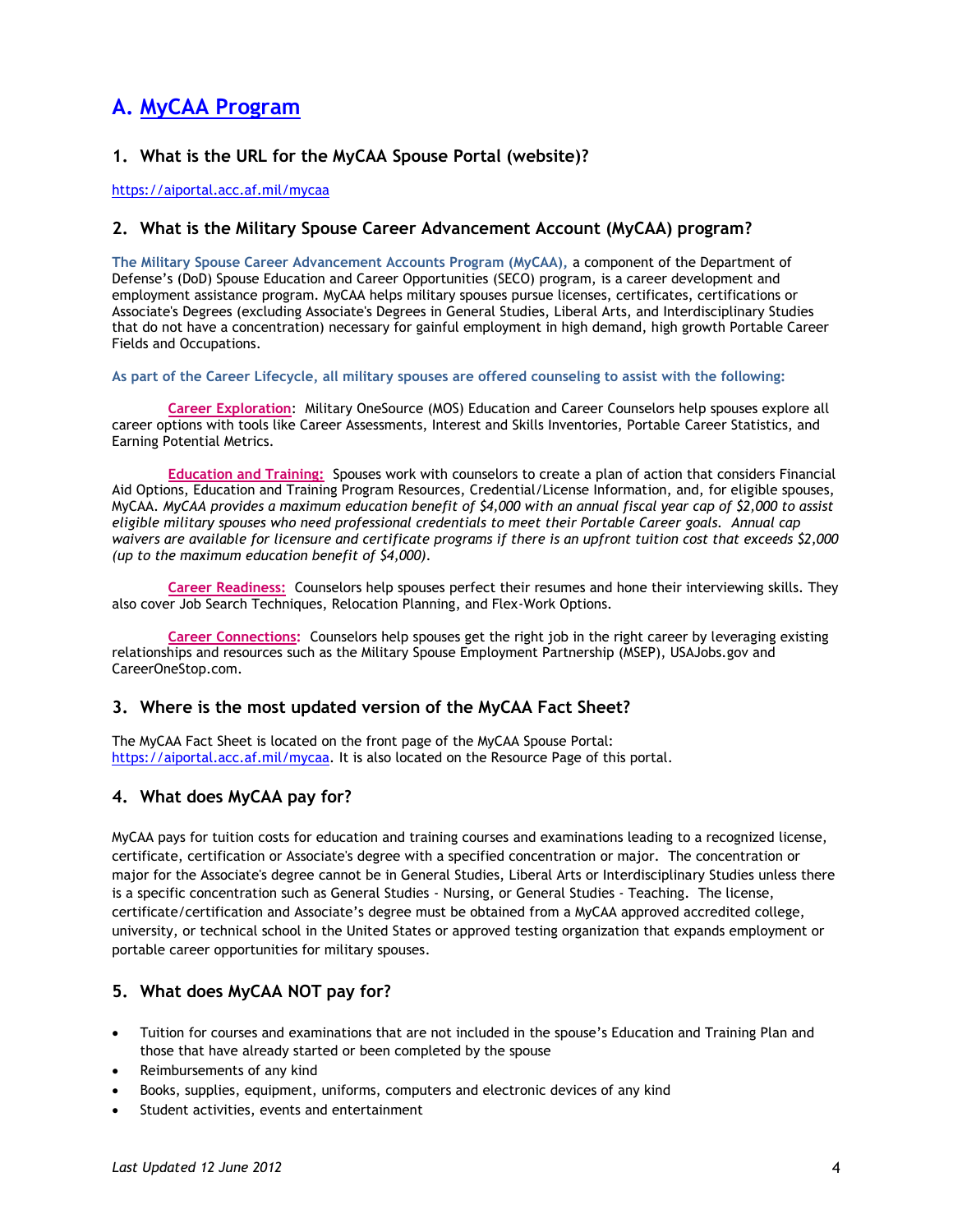- Pre-payment/deposits for future courses, unless costs are part of a block of study
- School or college level entrance examinations, comprehensive exams and related preparatory courses
- Courses, tests or fees normally paid by an employer as part of a job training program
- Fees of any kind including, but not limited to, registration fees, technology fees, parking fees, etc.
- Non-academic credit or ungraded courses, including courses taken on an audit basis or as an internship, practicum, apprenticeship, or clinical supervision; also, orientation programs that are non-academic credit or ungraded
- Courses taken more than one time unless MyCAA has received a full refund from the school
- Academic credit by examination tests (e.g. CLEP, etc.)
- General Studies, Liberal Arts, Interdisciplinary Associate's Degrees that do not have a concentration
- Personal enrichment courses (excluding courses that are academic credit/graded electives in an approved MyCAA Spouse Education and Training Plan)
- Transportation, lodging, child care, and medical services
- Course Extensions (except for approved hardship waivers)
- Study Abroad Programs (excluding programs of study offered by participating MyCAA schools on overseas military bases)
- Private licenses (Example: A private pilot's license would not be covered because it is for recreational use but a commercial pilot's license would be covered because it would be used for an occupation)
- High school completion programs, including online high school completion programs
- CEU's to maintain a standing in a professional organization

#### **6. Will MyCAA pay for remedial courses?**

Yes. The MyCAA program will pay for a maximum of nine (9) credit hours of remedial courses, or a maximum of three (3) non-credit remedial courses.

#### **7. What are the Terms and Conditions for spouses participating in MyCAA?**

In order to open a MyCAA Account and request up to \$4,000 of education financial assistance funding on a courseby-course basis, military spouses must read and electronically sign the following Spouse Terms and Conditions Agreement.

- I agree that I am solely responsible for the establishment and management of my MyCAA Account. Under no circumstances shall I share my account username or password with anyone, including but not limited to my military sponsor or school representatives.
- I agree to develop an Education and Training Plan in coordination with school officials. I understand that a Spouse Education and Career Opportunities Counselor is required to approve this plan prior to my requesting MyCAA financial assistance.
- I understand that the maximum MyCAA financial assistance benefit is \$4,000 and that there is a \$2,000 annual fiscal year spending cap. Spending cap waivers are available if the spouse's school requires an upfront tuition payment exceeding \$2,000 (up to the maximum \$4,000 education benefit).
- I understand that MyCAA funding cannot be used to audit, to repeat a course (unless MyCAA receives a full refund from the school), or to pay for non-academic credit / ungraded courses such as college / freshman orientation programs, internships, practicums or supervised clinical assignments.
- I understand that I must submit a MyCAA financial assistance (FA) request for each course in my Education and Training Plan on a course-by-course basis between 60 -15 days prior to course start dates. I understand that failure to do so will result in my being held responsible for paying course costs.
- I understand that spouses that have participated in the Career Advancement Accounts program administered by the Department of Labor and funded by the Department of Defense and Department of Labor are not eligible to participate in the MyCAA without a waiver. If spouses have used less than \$4,000 from the CAA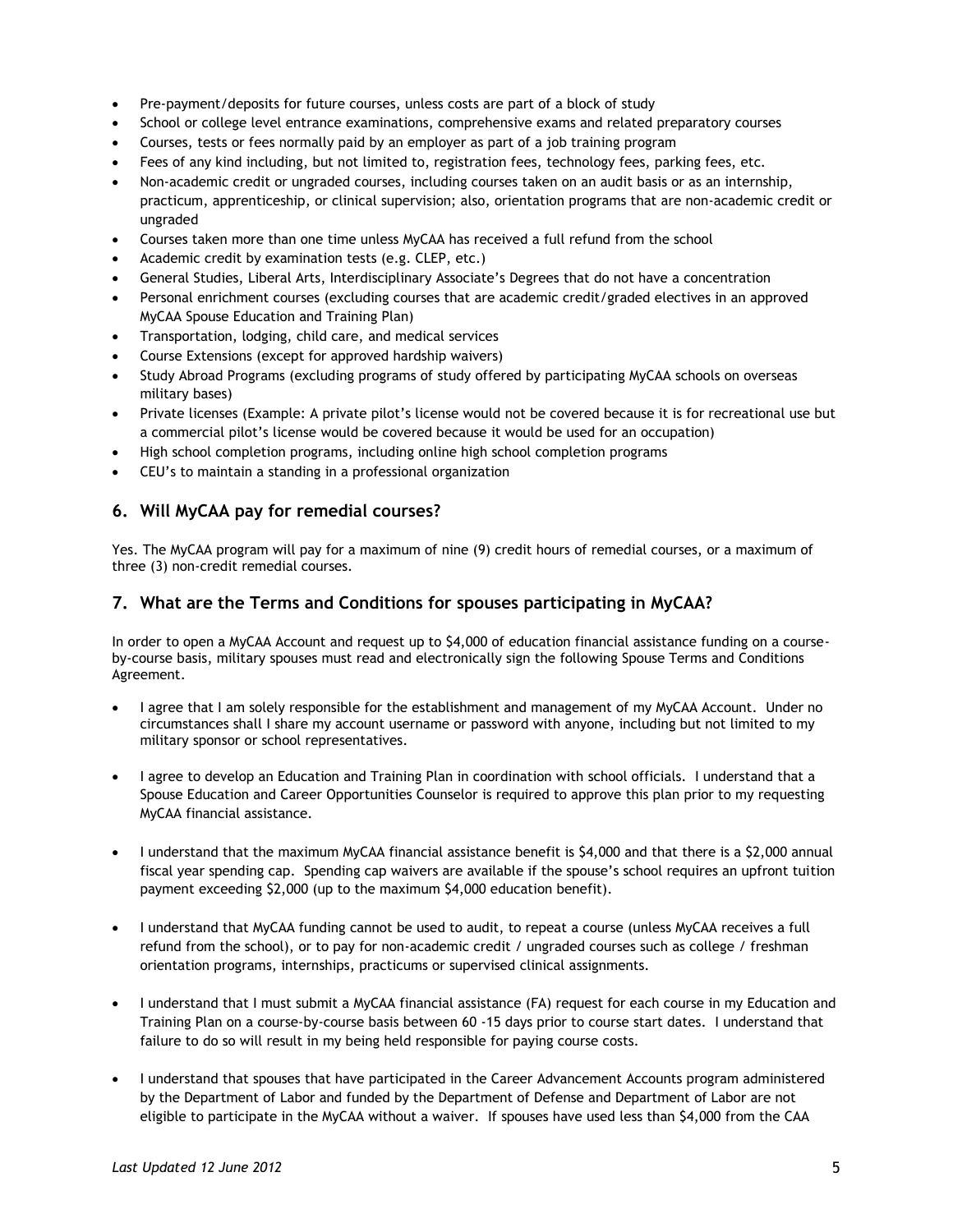program a Spouse Education and Career Opportunities Counselor must be contacted for a waiver to be issued to use the remaining funds.

- I agree to allow the Department of Defense and my school to share information which is necessary for MyCAA Program administration and paying of school invoices. I understand I am responsible for ensuring that my grades are posted in the AI Portal within 60 days of course completion by school officials. I understand I will not be allowed to use additional MyCAA funding until my grades are posted.
- I understand if I fail or withdraw from a course, my MyCAA Account will be suspended and no financial assistance documents can be created until I contact a Spouse Education and Career Opportunities Counselor. If a second failure or withdrawal is made, I understand that I will not be allowed to receive any further funds from MyCAA.
- I understand that if I receive a grade of incomplete, I am required to attain a satisfactory grade within 6 months of the course end date unless a shorter term is specified by my school. I understand that my account will be suspended and no additional MyCAA funding will be provided until I complete this course.
- I understand that waivers related to course failures, withdrawals and incompletes are authorized for "hardship" cases (e.g. unanticipated health issues, permanent change of duty location, temporary duty assignments, emergency leave of the military member, or hospitalization for a length of time that precludes course completion). Waiver requests must be signed by my military sponsor's supervisor or higher authority and uploaded into my MyCAA Account eFile. They must include:
	- (1) Name/title/code of course(s) for which the wavier is requested  $(2)$  Reason for the Wavier
	- Reason for the Wavier
	- $(3)$  Name, title and command for military sponsor's supervisor or higher authority

**IN SUMMARY:** I have read the above Spouse Terms and Conditions Agreement. I understand that noncompliance may result in (1) my being held responsible for tuition and examination costs; (2) indefinite suspension of my MyCAA Account; or (3) in the case of fraud, permanent closure of my MyCAA Account. I agree to follow MyCAA Guidelines and to honor these terms and conditions, including the requirement to notify MyCAA when I find gainful employment in a portable career field and occupation.

#### **8. Are spouses required to complete their courses, certification or license in a certain timeframe?**

Yes. The duration of an associate's degree course cannot exceed 12 months and a license or certificate program cannot exceed 18 months. No exceptions can be made to exceed either of these timeframes.

#### **9. What are MyCAA's requirements for spouses after they finish their coursework?**

- Inform MyCAA when they receive their license, certificate, certification or Associate's degree.
- Seek a job in their chosen Portable Career Field and occupation.
- Let MyCAA know when they find employment using the Contact Us page on the MyCAA Spouse Portal [\(https://aiportal.acc.af.mil/mycaa\)](https://aiportal.acc.af.mil/mycaa) -- as required in the Spouse Terms & Conditions Agreement that spouses electronically sign when they open their MyCAA Account.

#### **10.Can spouses take graduate courses with MyCAA funding?**

Spouses can take any program of study from an accredited school or institution recognized by the Department of Education or Department of Defense that leads to a license, certification, certificate or Associate's Degree (except General Studies and Liberal Arts).

Coursework may include higher level courses needed for Continuing Education Units (CEUs) and higher level courses which serve as electives in an approved program of study. Graduate certificates can also be approved and paid for by MyCAA.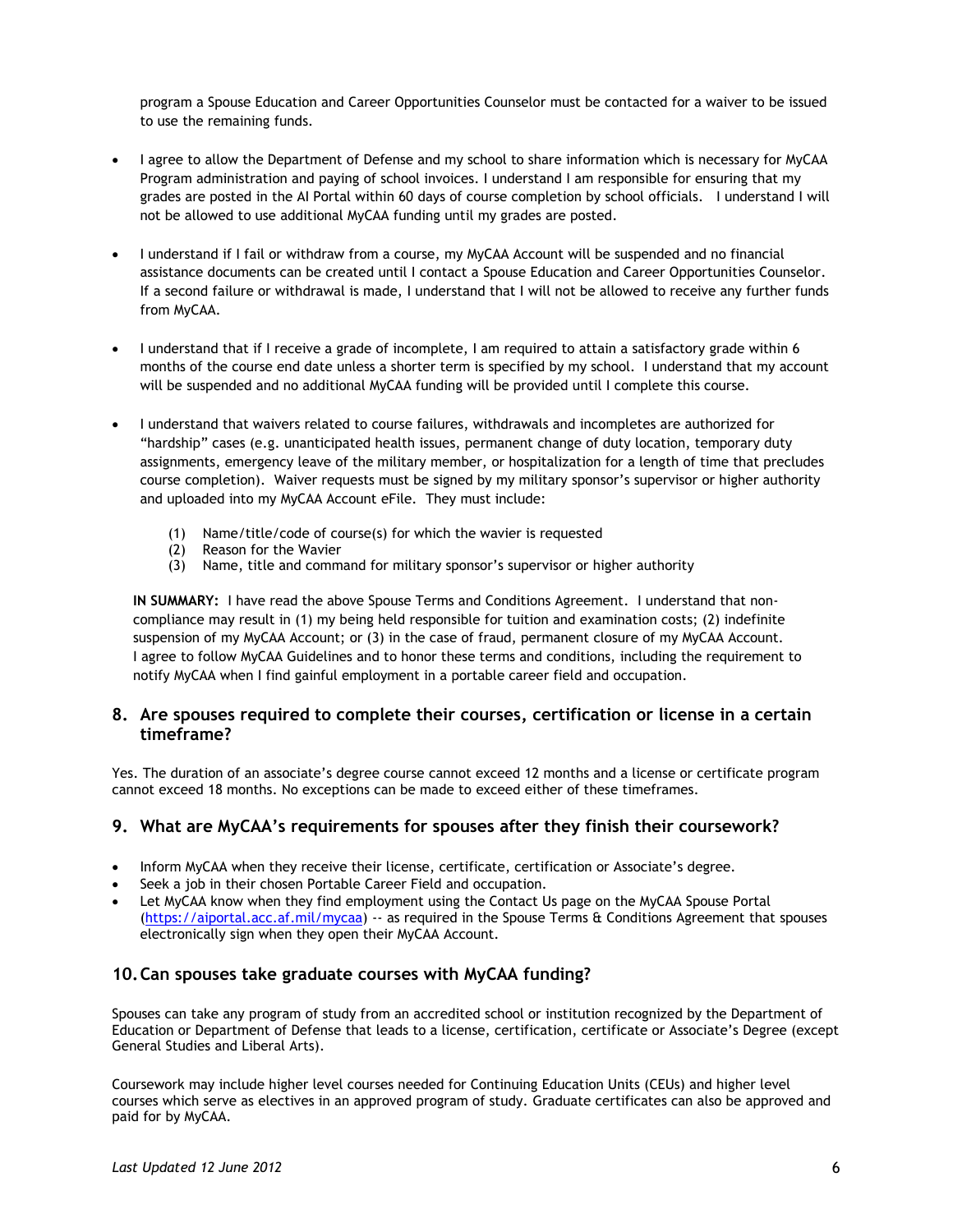In order to be eligible for MyCAA funding, coursework must be included in an approved MyCAA Spouse Education and Training Plan.

#### **11.What happens if spouses need more than \$4,000? Are there other funding sources?**

Spouses should:

- Contact Military OneSource (1-800-342-9647) or a Spouse Education and Career Opportunities Counselor (by sending a Message from the Spouse's Message Box) to request assistance with find finding other financial resources.
- Contact their School Career Services Office or School Financial Aid Office
- Visit the following websites:

[www.militaryonesource.com/mycaa](file:///C:/Documents%20and%20Settings/eltringr/Local%20Settings/Temporary%20Internet%20Files/Local%20Settings/Temporary%20Internet%20Files/Content.Outlook/AT0JLWQ4/www.militaryonesource.com/mycaa) [www.nmfa.org](http://www.nmfa.org/) [www.careeronestop.org](http://www.careeronestop.org/) [www.ed.gov](http://www.ed.gov/) (Pell Grants) [www.gibill.va.gov/GI\\_Bill\\_Info/CH33/transfer.htm](file:///C:/Documents%20and%20Settings/eltringr/Local%20Settings/Temporary%20Internet%20Files/Local%20Settings/Temporary%20Internet%20Files/Content.Outlook/AT0JLWQ4/www.gibill.va.gov/GI_Bill_Info/CH33/transfer.htm) (MGIB/Post 911 Education Benefits or call 1-800-827-1000 or 1-888-442-4451)

#### **12. What if a spouse has more than one source of funding to pay for a class?**

Yes, two sources of federal education benefits can be used to pay for the same course/program. MYCAA funds must be applied to the tuition costs only and spouses/students may NOT receive a refund of MyCAA monies.

#### **13. Are there any financial resources to help pay for books?**

Spouses can find information on the following websites:

 [www.halfpricetextbooks.us](file:///C:/Documents%20and%20Settings/eltringr/Local%20Settings/Temporary%20Internet%20Files/Content.Outlook/3KQIPDN3/www.halfpricetextbooks.us) [www.freebookexpress.com](file:///C:/Documents%20and%20Settings/eltringr/Local%20Settings/Temporary%20Internet%20Files/Content.Outlook/3KQIPDN3/www.freebookexpress.com) [www.textbooksfree.org](file:///C:/Documents%20and%20Settings/eltringr/Local%20Settings/Temporary%20Internet%20Files/Content.Outlook/3KQIPDN3/www.textbooksfree.org) [www.CheapestTextbooks.com](file:///C:/Documents%20and%20Settings/eltringr/Local%20Settings/Temporary%20Internet%20Files/Content.Outlook/3KQIPDN3/www.CheapestTextbooks.com) [www.Booksprice.com](file:///C:/Documents%20and%20Settings/eltringr/Local%20Settings/Temporary%20Internet%20Files/Content.Outlook/3KQIPDN3/www.Booksprice.com) [www.Coursesmart.com](file:///C:/Documents%20and%20Settings/eltringr/Local%20Settings/Temporary%20Internet%20Files/Content.Outlook/3KQIPDN3/www.Coursesmart.com)

#### **14. Is MyCAA funding taxable?**

No. MyCAA funding is considered a scholarship and is not subject to taxation.

#### **15. Why isn't the MyCAA website displaying properly?**

The MyCAA website is not compatible with some browsers including Safari, and Google Chrome. Please access the MyCAA website using Internet Explorer version 6.0 or higher.

#### **16. Who can spouses contact if they want to make a complaint?**

Military spouses can request to speak to a MyCAA Service Delivery Manager (1-800-342-9647) for any service delivery issue.

If spouses have a concern regarding MyCAA policy, MyCAA and Military OneSource staffs do not have the authority to make policy changes. However, they can provide spouses with policy waiver request information.

- **Automatic Waivers** will be granted when schools require an upfront tuition payment that exceeds the annual \$2,000 cap, up to the maximum MyCAA education benefit amount of \$4,000 or the balance of the spouse's account.
- **Forgiveness Waivers** may be requested by spouses who have failed, withdrawn or received an incomplete for a course for the first time. In such cases, spouses must contact a Spouse Education and Career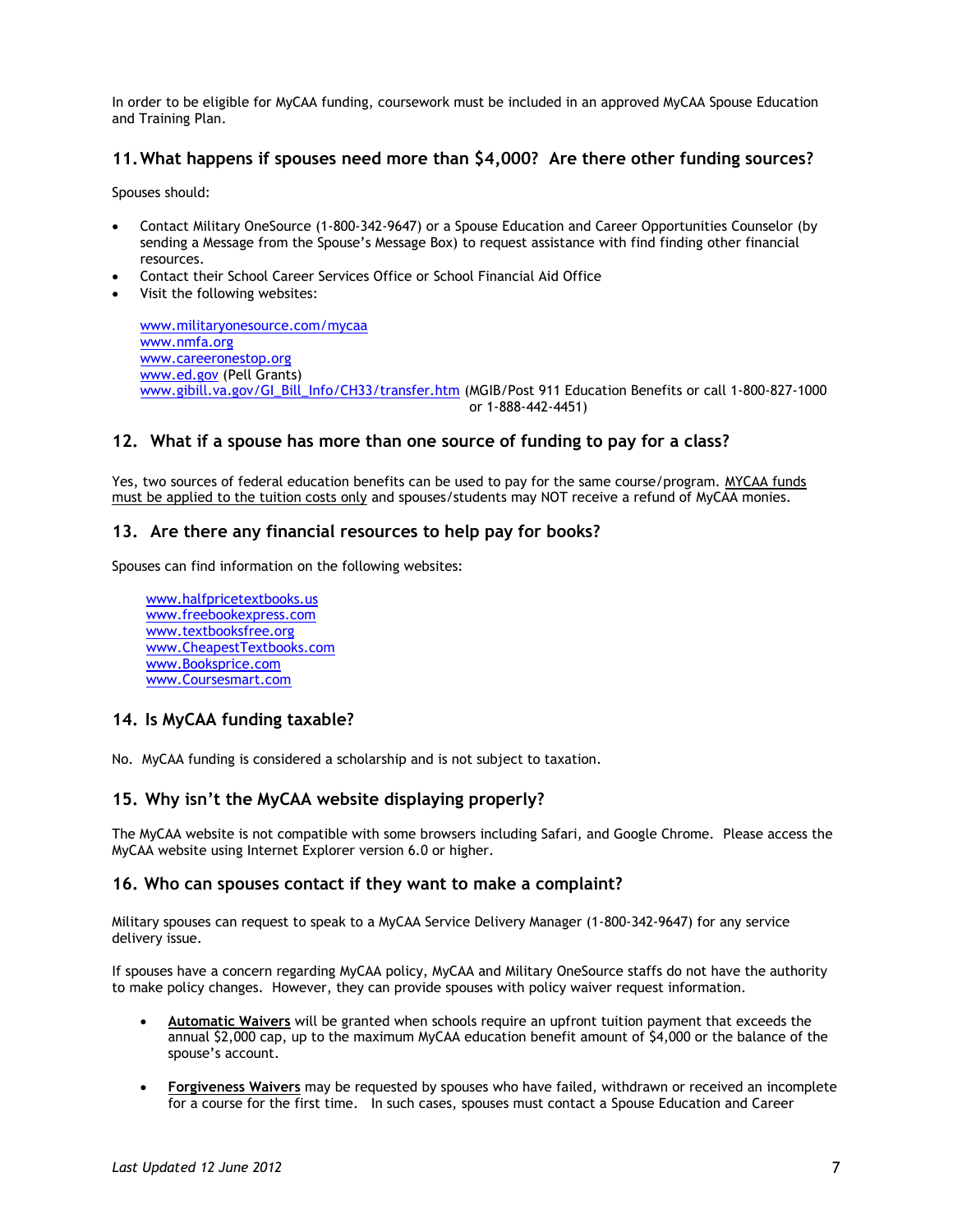Opportunities Counselor to discuss the situation and to develop a plan to prevent reoccurrences. If a second offense occurs, the spouse's account will be closed permanently.

- **Hardship Waivers** must be requested by the spouse in writing with official documentation provided to MyCAA supporting the hardship reason. Spouse Education and Career Opportunities Counselors can provide additional details on this waiver process and requirements. Course extensions which incur an additional cost to MyCAA require a hardship waiver.
- **Waiver Decision Appeals** associated with Hardship Waiver denials should be sent to the Deputy Under Secretary of Defense (Military Community & Family Policy).

Spouses can send an e-mail to [MyCAAFEEDBACK@militaryonesource.com](mailto:MyCAAFEEDBACK@militaryonesource.com) to provide feedback on the MyCAA program and website to the Department of Defense.

Spouses who have completed their program of study and found employment should use the Help/Contact Us button on the MyCAA Spouse Portal [\(https://aiportal.acc.af.mil/mycaa\)](https://aiportal.acc.af.mil/mycaa) to provide information required by the Spouse Terms & Conditions Agreement signed when the spouse opened his or her MyCAA Account.

School officials should visit the Schools Resource Page on the MyCAA Spouse Portal [\(https://aiportal.acc.af.mil/mycaa\)](https://aiportal.acc.af.mil/mycaa) for contact information and assistance.

## **B. MyCAA Eligibility**

### **17.Who is eligible for MyCAA?**

Spouses of service members on active duty in pay grades E-1 to E-5, W-1 to W-2, and O-1 to O-2 who can start and complete their coursework while their military sponsor is on Title 10 military orders, including spouses married to members of the National Guard and Reserve Components in these same pay grades.

### **18.Who is NOT eligible for MyCAA?**

- Spouses married to service members in pay grades: E-6 and above; W-3 and above; and O-3 and above
- Spouses who participated in MyCAA and their sponsor was promoted out of an eligible pay grade
- Spouses who are a member of the armed forces themselves currently on Title 10 orders
- Spouses who are married but legally separated (or under court order or statute of any state or US territory) from a member of the armed forces on Title 10 orders
- Spouses whose National Guard/Reserve Component military sponsor is in a Warning Orders/Alert, Post Deployment/Demobilization or Transition Status
- Spouses married to a member of the Coast Guard
- Spouses who have participated and used over \$4,000 in the DoD-DoL Career Advancement Accounts (CAA) Pilot Program
- Spouses who are unable to start and complete their course(s) while their military sponsor is on Title 10 orders or before the sponsor's date of separation

#### **19.What specifically is the eligibility for spouses of Guard and Reserve on Title 10 orders?**

Effective July 20, 2010, only those spouses whose service members are executing Title 10 military orders will be eligible. This includes spouses of deployed National Guard and Reserve members who are activated on Title 10 orders. This change in practice is to better comply with the program's authorizing legislation. In addition, all spouse participants must be able to start and complete their courses while their military sponsor is on Title 10 orders.

#### **20.How will MyCAA eligibility be verified?**

MyCAA uses DEERS to verify spouse eligibility based on social security numbers of both the military service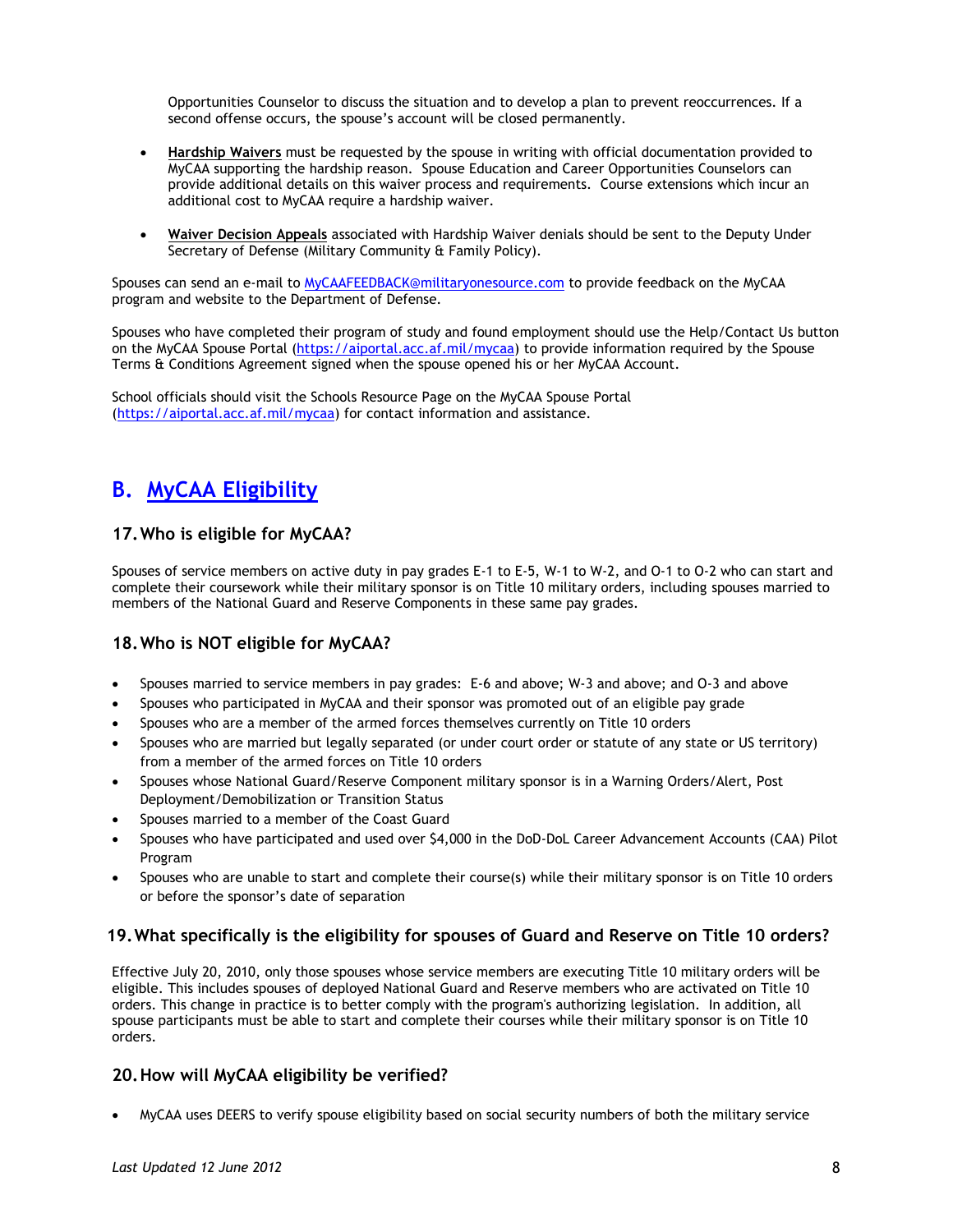member and the spouse. Social security numbers are not stored in the MyCAA website.

 A DEERS eligibility check is initiated when the spouse opens a MyCAA Account and each time the spouse requests MyCAA Financial Assistance (FA) on a course-by-course basis.

#### **21.What should spouses do if they receive a DEERS error message?**

- If the military sponsor has not registered his or her spouse in DEERS or information is out-of-date (especially information confirming that the service member is on Active Duty):
	- $\triangleright$  Visit the nearest Military Personnel Office for assistance.
	- $\geq$  Call the DEERS Helpdesk at 1-800-538-9552.
	- Visit **[www.TRICARE.osd.mil/DEERSAddress.](http://www.tricare.osd.mil/DEERSAddress)**
- Spouses will need a General Power of Attorney (POA) authorized by their military sponsor if the spouse will be making changes to the DEERS system without the military sponsor being present. Command legal officers can assist the military member with POA requests.

#### **22.Are currently employed spouses eligible for MyCAA Financial Assistance (FA)?**

Yes. Employed spouses can use MyCAA funding for coursework and exams that lead to employment and career advancement in one or more Portable Career Fields and occupations that require a license, certificate, certification or Associate's Degree.

Spouses who already have advanced degrees but who want or need to take coursework that leads to a recognized credential allowed by MyCAA may also use MyCAA funding to continue or advance their career and employment.

For Military OneSource and MyCAA Career Counseling Services, call 1-800-342-9647.

### **23.Can spouses who have previously participated in the Career Advancement Accounts (CAA) program administered by the Department of Labor also participate in the MyCAA program?**

Spouses who have participated in the Career Advancement Accounts program administered by the Department of Labor are not eligible to participate in MyCAA without a waiver. If a spouse used less than \$4,000 in the CAA program, a Spouse Education and Career Opportunities Counselor must be contacted for the spouse to receive a waiver to use the remaining funds.

#### **24.Can spouses who are no longer eligible for MyCAA funding still get career counseling?**

Yes. All military spouses, to include spouses of Guard and Reserve, may receive educational counseling and career guidance from a Spouse Education and Career Opportunities Counselor. Counselors can provide education and training, career exploration, assessment, employment readiness and career search assistance.

#### **25.What happens when a spouse fails or withdraws from a course?**

Spouses will have to demonstrate successful completion of their courses in order to continue using MyCAA funding. If a spouse receives a failing grade or withdraws from a class for which the government is charged any money, their MyCAA account will be suspended. The spouse will need to contact a Spouse Education and Career Opportunities Counselor for education counseling regarding how the spouse can prevent reoccurrences, complete incomplete courses, and continue successfully pursuing their portable career.

## **C. MyCAA Accounts**

#### **26.How does a military spouse create a MyCAA Account?**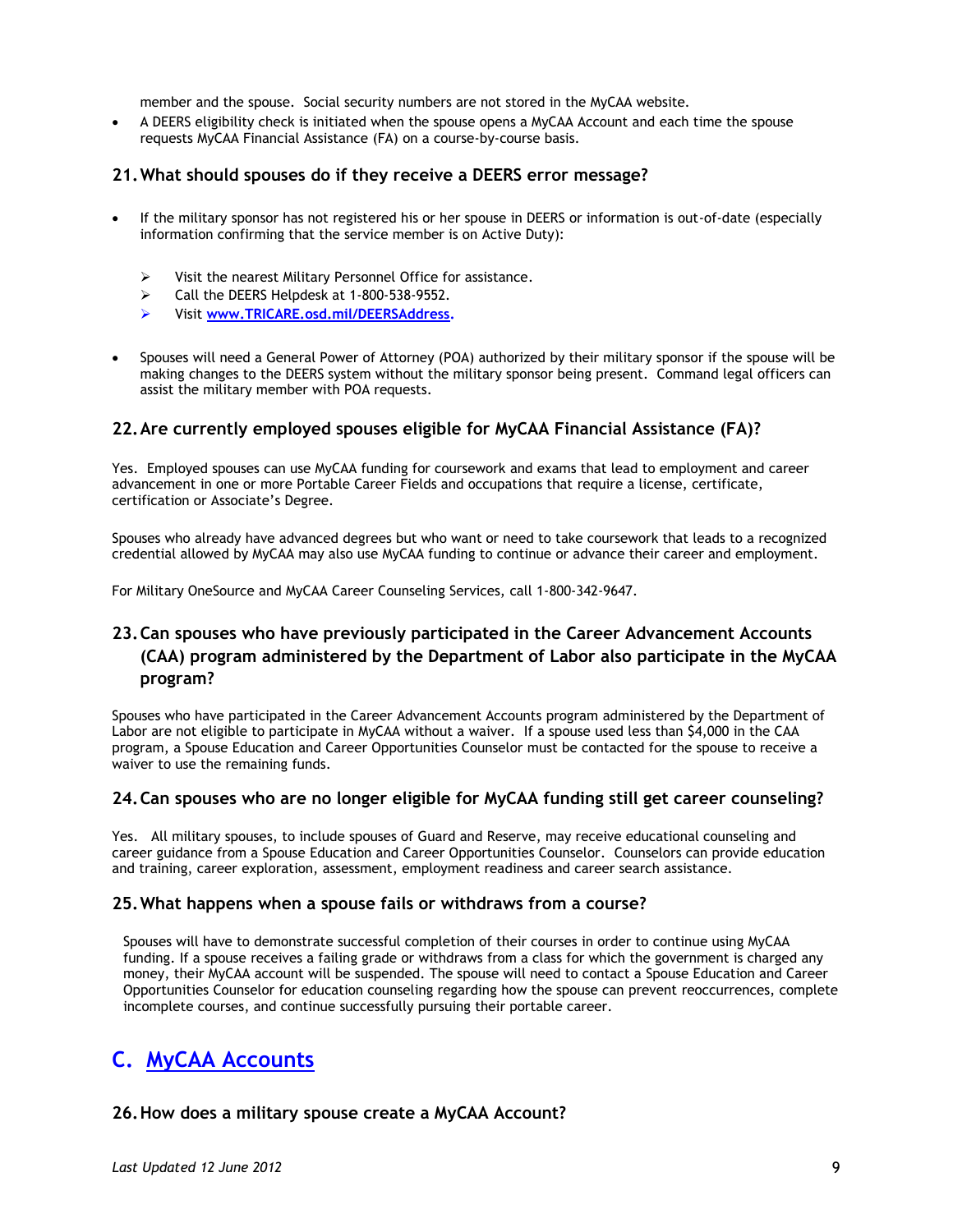- Visit the MyCAA Spouse Portal at [https://aiportal.acc.af.mil/mycaa.](https://aiportal.acc.af.mil/mycaa)
- $\triangleright$  Provide Spouse Profile information.
- $\triangleright$  A real-time DEERS check will be initiated to determine spouse eligibility to establish a MyCAA Account.
- $\triangleright$  If eligible, the MyCAA Spouse Portal will walk the spouse through the process of opening a MyCAA Account.
- $\triangleright$  For those who do not pass the DEERS check, additional guidance will be provided.

#### **27.Can a spouse's MyCAA account be locked?**

Yes, for the following reasons:

- After three unsuccessful login attempts. (NOTE: Spouses should call a Spouse Education and Career Opportunities Counselor (1-800-342-9647) for assistance if their account gets locked for this reason.)
- If a spouse fails to adhere to MyCAA Terms and Conditions, including if a spouse knowingly allows another person to create and/or manage his or her account.
- If a spouse impersonates or misrepresents another person, or provides fraudulent information into the MyCAA account system. The spouse may also face serious legal and financial consequences.
- After the spouse fails or withdraws from a second course, the spouse's account will be permanently locked and no further MyCAA financial assistance will be available to the spouse.

Hardship waivers are available to spouses in extreme situations only. Spouse Education and Career Opportunities Counselors can provide additional information and assistance for hardship waivers.

#### **28.Can a spouse's MyCAA Account be suspended?**

Yes, for the following reasons:

- If a spouse fails to log in to his/her account for 12 months.
- If a spouse creates more than one account.
- If the school fails to post the spouse's grades and submit an invoice to MyCAA within 60 days of course end dates. NOTE: Spouses are ultimately responsible for ensuring that schools post their grades and submit an invoice in a timely fashion. No further MyCAA funding will be provided until these requirements are met.
- If the spouse fails or withdraws from a course. Spouses must contact a Spouse Education and Career Opportunities Counselor to discuss the course failure or withdrawal and to develop a plan for future success. The spouse's account will be suspended until this requirement is met. If there are additional course failures or withdrawals, the spouses account will be permanently locked.

#### **29. Can a spouse use a .mil email address?**

Yes. But MyCAA recommends spouses choose an email address other than .mil because MyCAA is not allowed to send password reset messages to .mil email accounts.

## **D. MyCAA Schools**

#### **30.Which schools can participate in the MyCAA program?**

All schools and institutions participating in the MyCAA Program must be accredited by a regulatory body recognized by the U.S. Department of Education or the Department of Defense. Accreditations must be recognized by national, regional, state or industry standards.

#### **31.How do spouses know if their school is participating?**

There are approximately 3,000 schools and campuses participating in the MyCAA Program. Use the "School/Program" button and search function on the MyCAA Spouse Portal [\(https://aiportal.acc.af.mil/mycaa\)](https://aiportal.acc.af.mil/mycaa) to view a list of participating schools. The fastest way to get started using MyCAA financial assistance is to choose a school that is already participating.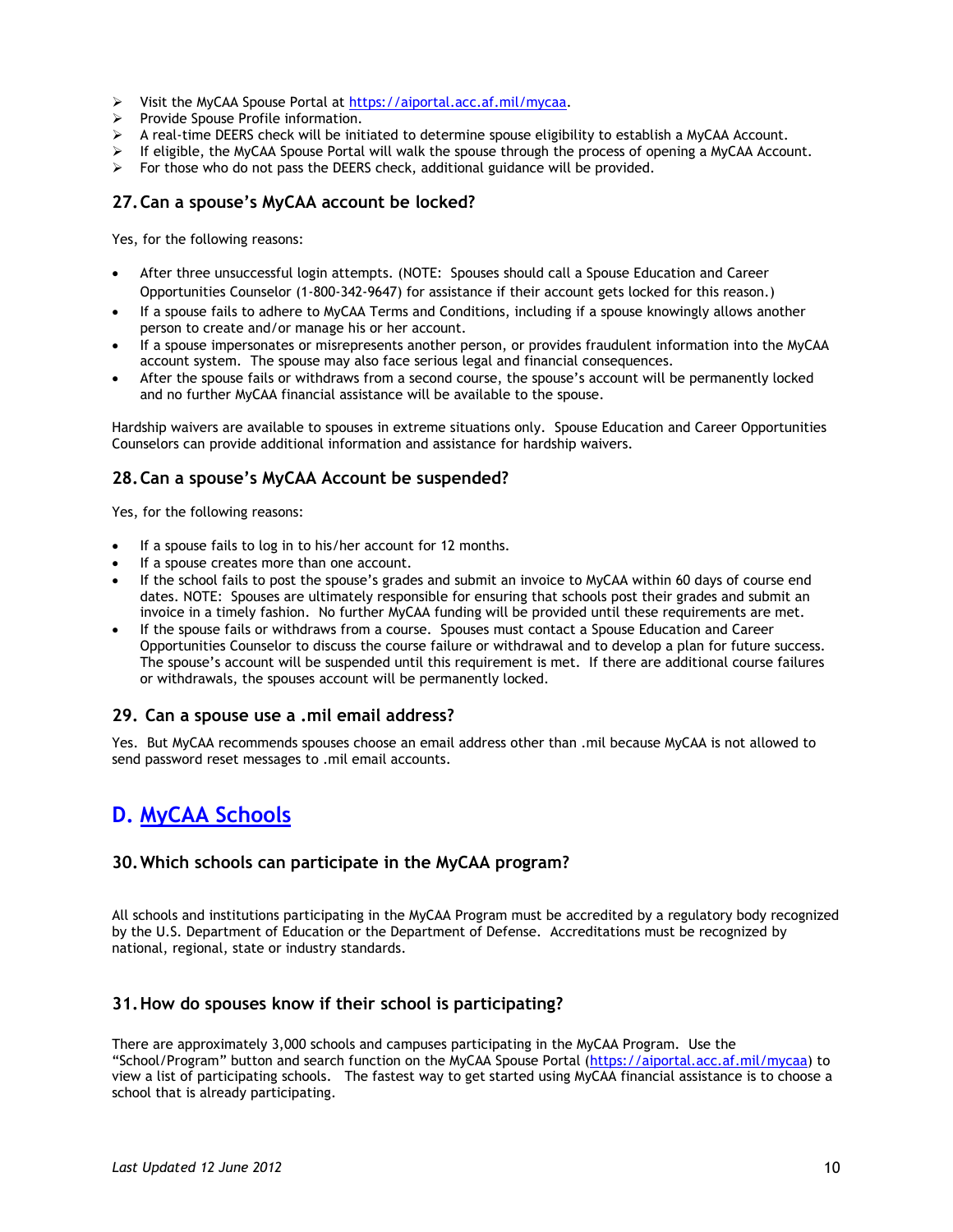If their school is not participating, spouses can encourage school officials to visit the School Resources page on the MyCAA Spouse Portal for more information about school eligibility, accreditation requirements, and how to "Come On-Board."

#### **32.Can spouses complete the online School Eligibility Application for their school?**

No. Only school officials can complete this application. This process can take up to 60 days to complete.

#### **33. How does a spouse know when a school has completed the registration process?**

- The school's correct name will appear in the School Search section of the MyCAA Spouse Portal [\(https://aiportal.acc.af.mil/mycaa\)](https://aiportal.acc.af.mil/mycaa) once the school has completed the MyCAA School Eligibility screening process, been approved for participation and become a registered user of the AI Portal.
- Spouses should follow up with the school's MyCAA Representative (e.g. main point of contact) to monitor school eligibility and registration status.
- DO NOT call Spouse Education and Career Opportunities Counselors regarding school registration status. Counselors do not have information on where the school is in the registration process. This significantly delays the School Eligibility and Registration administrative processes which can take up to 60 days. Simply use the School Search function on the MyCAA portal. This can also be accessed directly by using this [link.](https://aiportal.acc.af.mil/mycaa/School/SearchSchools.aspx)

#### **34.What requirements does MyCAA have for schools?**

School officials must sign a MyCAA Memorandum of Understanding (MOU) with the Department of Defense stating they will comply with MyCAA policy and program requirements. They must be accredited by a regulatory body recognized by the Department of Education or Department of Defense. Their staff must abide by requirements of the MyCAA School Users Terms and Conditions Agreement which covers (1) use of the AI Portal for processing invoices and posting grades, (2) being truthful and fair when recruiting students, and (3) applying the SOC Student Bill of Rights to military spouses.

#### **35.Do spouses have to choose a school that is already participating in MyCAA?**

- No, but it can take up to 60 days to approve new schools into the MyCAA program.
- If the spouse's school is not a MyCAA participant, the spouse is encouraged to consider an alternative school that is already participating in MyCAA.
- Spouse Education and Career Opportunities Counselors can recommend affordable school choices that will give similar education value for both traditional classroom and distance learning options.

### **36.Where do spouses find help choosing a school?**

There are several sources of assistance:

- Call Military OneSource (1-800-342-9647) for Career Services including no-cost Career and Education counseling appointments.
- Visit [www.careeronestop.org](http://www.careeronestop.org/) to explore Portable Career Fields and occupations, and to find schools that provide programs of study that lead to licenses, certificates, certifications and Associate's Degrees in your local area or online.
- Visit your local Community Colleges and use their career and education counseling services.
- Explore Military OneSource's Spouse Career Center, online at [www.militaryonesource.com.](http://www.militaryonesource.com/)
- Visit the MyCAA Spouse Portal [\(https://aiportal.acc.af.mil/mycaa\)](https://aiportal.acc.af.mil/mycaa) and use the Program Search function.
- Visit your school's website to review sample Education and Training Plans.

#### **37.If spouses already know which school they want to attend, what do they do next?**

- Create a MyCAA Account within the MyCAA Spouse Portal at [https://aiportal.acc.af.mil/mycaa.](https://aiportal.acc.af.mil/mycaa)
- Use the School Search function in the MyCAA Spouse Portal to verify schools of interest are participating in MyCAA.
- Meet with school officials from more than one school to discuss and compare course costs, school graduation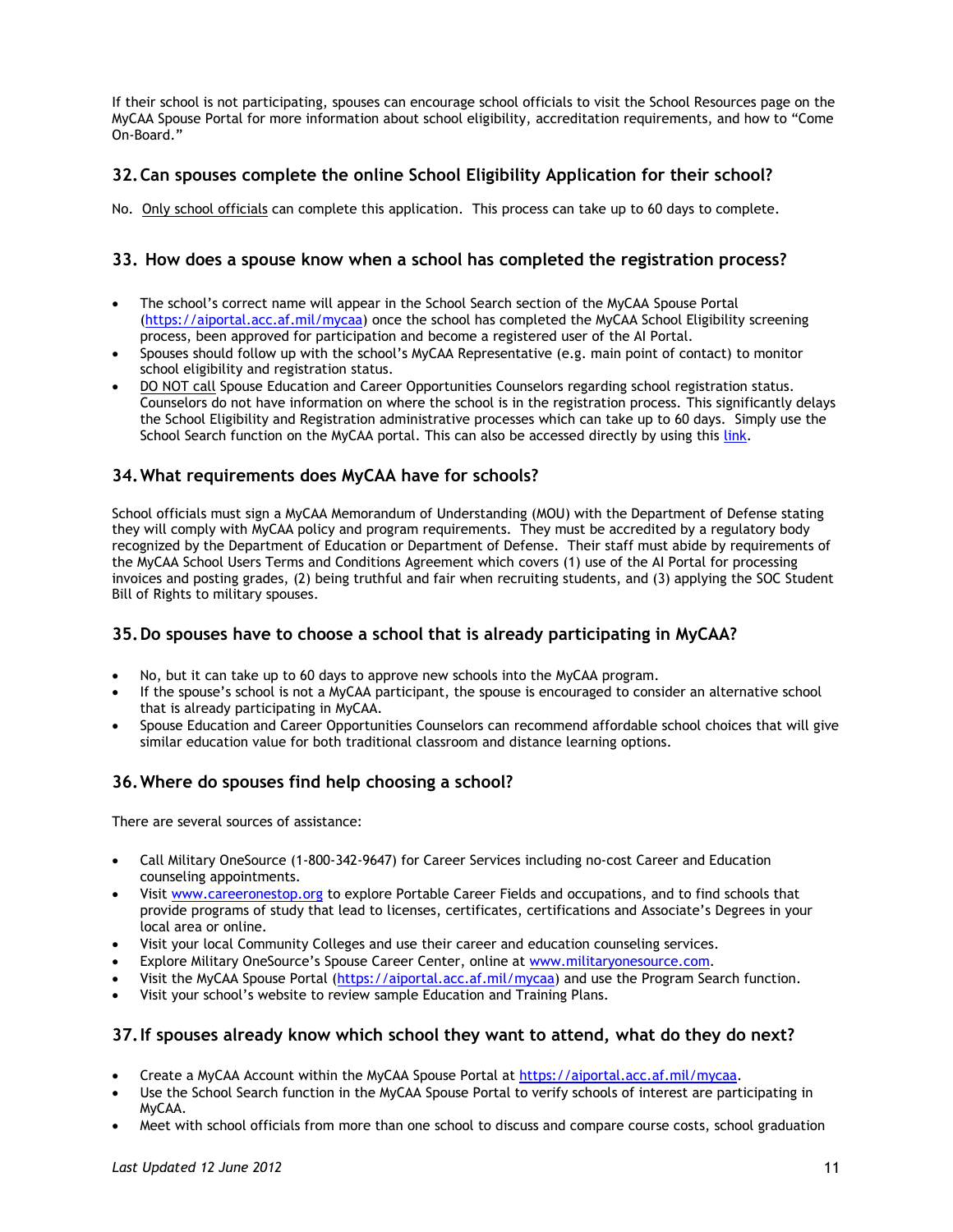and program of study completion rates, employment placement rates, availability of school career and student services, the true cost of education loans and availability of additional financial assistance, potential income levels for occupations of interest, etc.

- Apply to the best value schools that meet the spouse's career and education needs.
- Once accepted, enroll at the school and in the program of study of interest.
- Create a MyCAA Education and Training Plan (E&TP) according to MyCAA E&TP guidelines (see MyCAA Spouse Portal front page). Then, seek MyCAA E&TP approval.
- After plan approval, request MyCAA financial assistance for each class that begins within the next 60-15 days.

#### **38.Can spouses encourage a school to participate in MyCAA?**

Spouses should encourage school officials to visit the MyCAA Spouse Portal [\(https://aiportal.acc.af.mil/mycaa\)](https://aiportal.acc.af.mil/mycaa) to learn more about how to "Come On-Board" with the MyCAA Program. Detailed information is found on the Schools Resource page. NOTE: Information and encouragement do not guarantee that a school will agree to participate or that the school will be eligible for MyCAA participation. Spouses should have an alternative school in mind in case their first choice of school is not available.

#### **39. How long does the "On-Boarding" process take?**

- The new School Eligibility and Application process can take up to 60 days.
- The MyCAA School and Program Support Team will provide only school officials with 20-40-60 day status reports regarding application status. They will let school officials know when it is time to register in the AI Portal.

Spouses SHOULD NOT WAIT too long before choosing a school and starting classes. They have 3 years to complete their program of study from the date of their first class.

#### **40. Does MyCAA pay spouses or schools for course costs?**

MyCAA Financial Assistance (FA) payments are made directly to schools using the AI Portal, an electronic invoicing system.

#### **41. How do schools get paid?**

Schools submit an electronic invoice for course payment through the AI Portal. The invoice is reviewed and approved by DoD Financial Analysts. A Payment Authorization Letter containing government credit card information is sent back to schools through the AI Portal. This letter allows schools to receive payment.

## **E. MyCAA Education and Training Plans**

#### **42.What is a MyCAA Education and Training Plan?**

Prior to requesting MyCAA Financial Assistance (FA), spouses must develop an Education and Training Plan (E&TP) detailing the courses they are a planning to take to obtain their Associate's degree, license, certificate or credential. E&TP Guidance and sample documents are found in the Resource Section of the MyCAA Spouse Portal (https://aiportal.acc.af.mil/mycaa). Plans are reviewed and approved in the order in which they are received by MyCAA. Approval can take up to 14 business days.

Plans include:

- Portable Career Field and Occupation (called the Spouse's Career Goal)
- School and Campus Location
- Program Type (Associate's Degree, license or credential)
- Program Name
- Course and/or credential exam information (course names and codes) including core course requirements and possible electives.

Once approved by Spouse Education and Career Opportunities Counselors, the E&TP is locked for funding purposes.

- Spouses can only change their stated Career Goal once.
- Coursework changes will require a counselor's assistance if needed after the E&TP is approved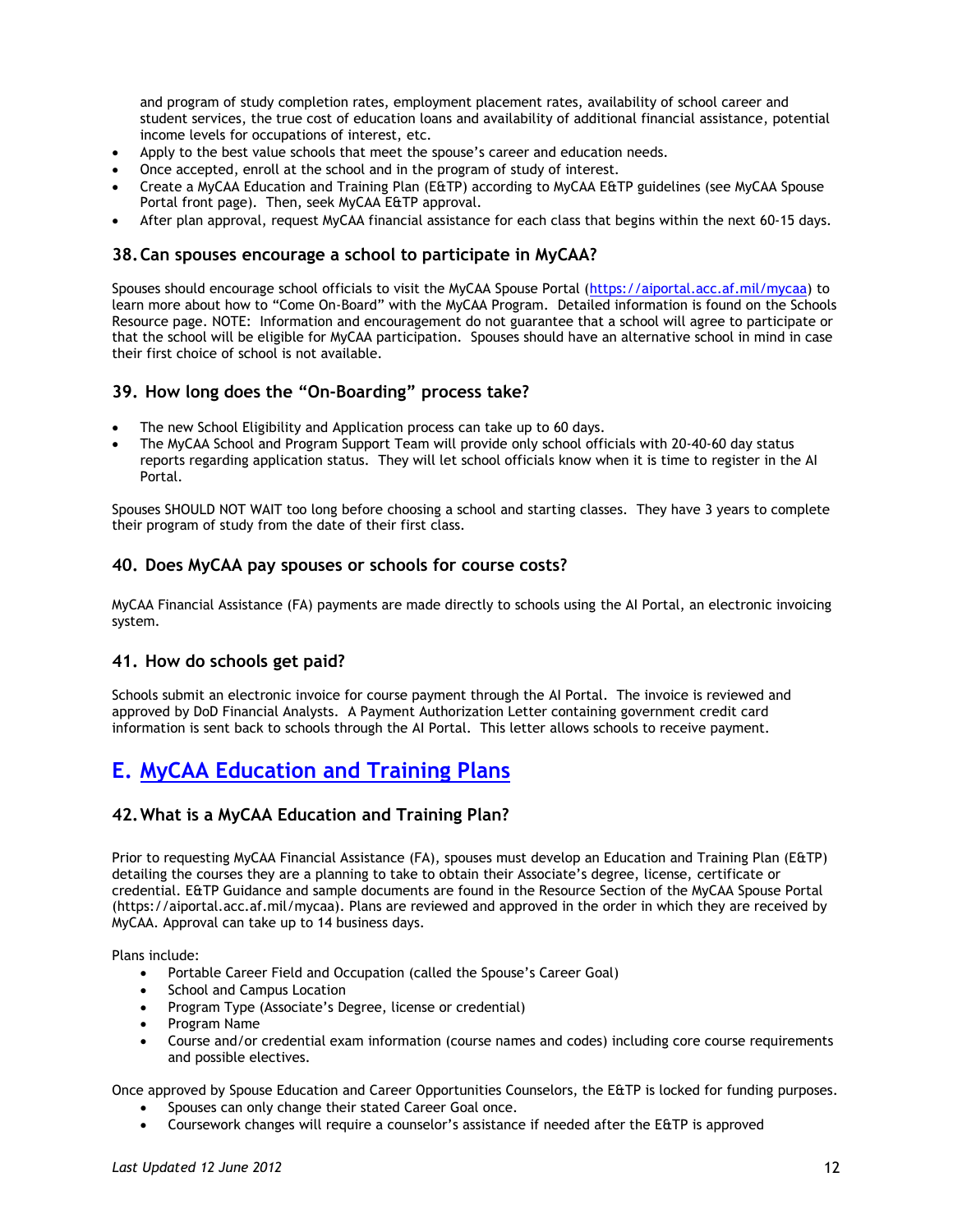Spouses can only have a maximum of five E&TPs over the 3 year funding lifetime of their MyCAA account.

If incorrect information is provided, MyCAA FA requests will be rejected during the school invoicing process. If this happens, the spouse may be held responsible by their school to pay course costs.

#### **43.How can military spouses get assistance with their Education and Training Plan(s)?**

#### **Spouses can help themselves:**

- Read the Education & Training Plan (E&TP) Guidelines posted on the front page of the MyCAA Spouse Portal [\(http://aiportal.acc.af.mil/mycaa\)](http://aiportal.acc.af.mil/mycaa). This includes sample plans from sample schools in sample formats.
- Visit [www.careeronestop.org](http://www.careeronestop.org/) to explore Portable Career Fields and find schools that have programs of study leading to licenses, certificates, certifications, and Associate's Degrees.

#### **School officials can help spouses:**

- Work with school officials and/or academic advisors to develop a School E&TP.
- This is the best way to ensure required information is correct and to avoid administrative errors and time delays.

Spouse Education and Career Opportunities Counselors **(1-800-342-9647) can help spouses:**

- Explore career interests, evaluate school options and compare programs of study, including costs.
- Review and approve spouse E&TP(s).
- Make allowable changes to Career Goals and coursework.

#### **44.Why are there delays in getting help?**

There are over 1.2 million military spouses eligible to participate in the MyCAA program and over 3,000 schools that are registered in the MyCAA electronic invoicing system. MyCAA answers calls and messages in the order they were received unless they are urgent requirements related to class start dates or graduations.

The fastest way for spouses to get help if they already have an open MyCAA Account is to send a message to a Spouse Education and Career Opportunities Counselor through their Message Box.

Visit the Help/Contact Us and Resource Sections of the MyCAA Spouse Portal [\(https://aiportal.acc.af.mil/mycaa\)](https://aiportal.acc.af.mil/mycaa).

#### **45.Why do grades get posted in the MyCAA Spouse Account?**

- Failing grades, incompletes and course withdrawals do not help spouses acquire licenses, certificates, degrees or employment. In such cases, MyCAA requires spouses to make contact with a Spouse Education and Career Opportunities Counselor to develop a plan for future success.
- If there is more than one course failure or withdrawal, the spouse's account will be permanently closed.
- Grades must be posted within 60 days of course end dates. Ultimately, it is the spouse's responsibility to ensure grades are posted by school officials. Spouses will not be allowed to receive additional MyCAA funding until this requirement is met.

#### **46.What CANNOT be included in a MyCAA Education and Training Plan?**

- Courses with a zero (\$0) cost
- Courses being taken to complete a Bachelor's, Master's or Doctoral Degree
- Courses that are being taken on an audit basis or being repeated unless MyCAA has received a full refund from the school

#### **47.Who can make changes to a MyCAA Education and Training Plan?**

• Prior to approval, only spouses may make changes to their MyCAA Education and Training Plan (E&TP). However, once a plan has been approved, a Spouse Education and Career Opportunities Counselor must be contacted for changes to be made. Contact a Spouse Education and Career Opportunities Counselor at 1-800- 342-9647 or send a message using the MyCAA Account Message Box to request assistance.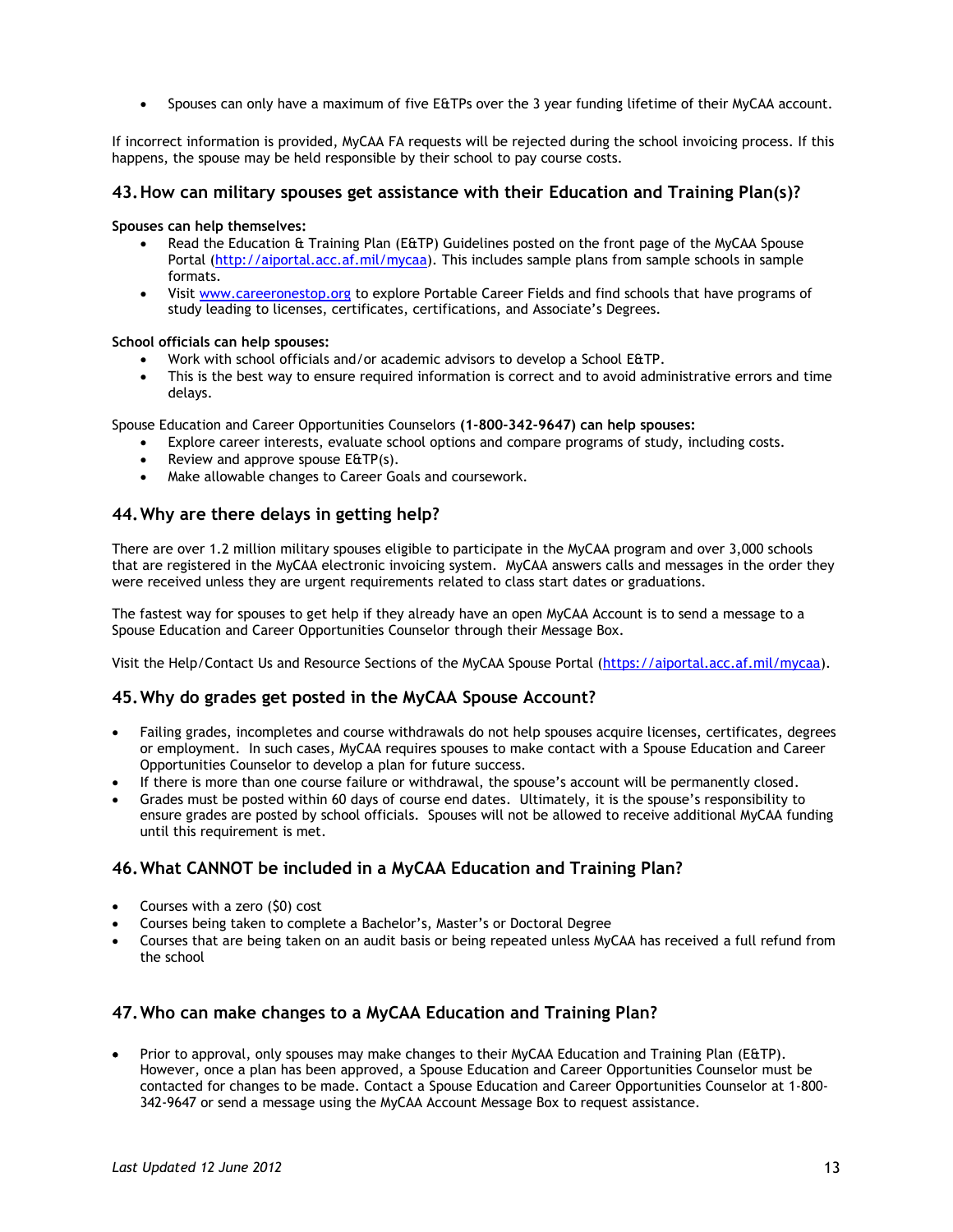Spouses can only change their E&TP four times over the 3 year funding lifetime of their MyCAA account (for a maximum of five E&TPs).

#### **48.How are Education and Training Plans affected by spouse relocation?**

- Relocating spouses are encouraged to contact their Spouse Education and Career Opportunities Counselor to discuss the impacts of relocation on their Education and Training Plans.
- If spouses are enrolled in a distance learning program and plan to continue that program, they will only need to update their Profile information.
- If spouses need to change schools, campus locations or programs of study, they will have to create a new Education and Training Plan and request MyCAA approval.

#### **49.If spouses do not have correct school and course information, should they guess?**

NO!

- DO NOT use prior year course catalogs to get information. Information changes every year.
- Spouses need to contact school officials to confirm school name, campus location and course information PRIOR to submitting Financial Assistance (FA) requests on a course-by-course basis.

#### **50.Will MyCAA pay for the same course more than one time?**

No. If a spouse needs to repeat a course, the spouse will need to do so at his or her own expense unless MyCAA receives a full refund from the school. MyCAA also does not pay for a course that is being audited or for courses that are ungraded or have no academic credit.

#### **51. Will MyCAA pay for fees?**

No. MyCAA only pays for tuition costs for courses and programs of study that lead to associates degrees, licenses, certifications and certificates required by Portable Career fields and occupations. It also pays for the cost of the license or certification test/examination.

#### **52. Will MyCAA pay for Study Abroad Programs?**

No. Additionally, MyCAA does not pay costs for transportation, lodging/housing, and other related expenses. MyCAA only pays tuition costs for courses and programs of study offered by participating schools within the United States and for those offered by these same institutions on military bases overseas.

#### **53. What happens if a spouse fails a course?**

The spouse's account will be suspended until the spouse talks to a Spouse Education and Career Opportunities Counselor and develops a plan for successfully completing future courses using MyCAA funding. A second course failure or withdrawal will result in the spouse's MyCAA Account being permanently closed.

#### **54. Does adding classes to a MyCAA Education and Training Plan also enroll the spouse in these classes at their school/university?**

No, spouses still have to:

- Apply and be accepted at their school and within their programs of study
- Follow school enrollment, course registration and Drop/Add procedures

#### **55. How do spouses add courses to a new or approved Education and Training Plan?**

Contact a Spouse Education and Career Opportunities Counselor (1-800-342-9647) or send a Message via the MyCAA Account Message Box for assistance. Changes to Education and Training Plans are restricted.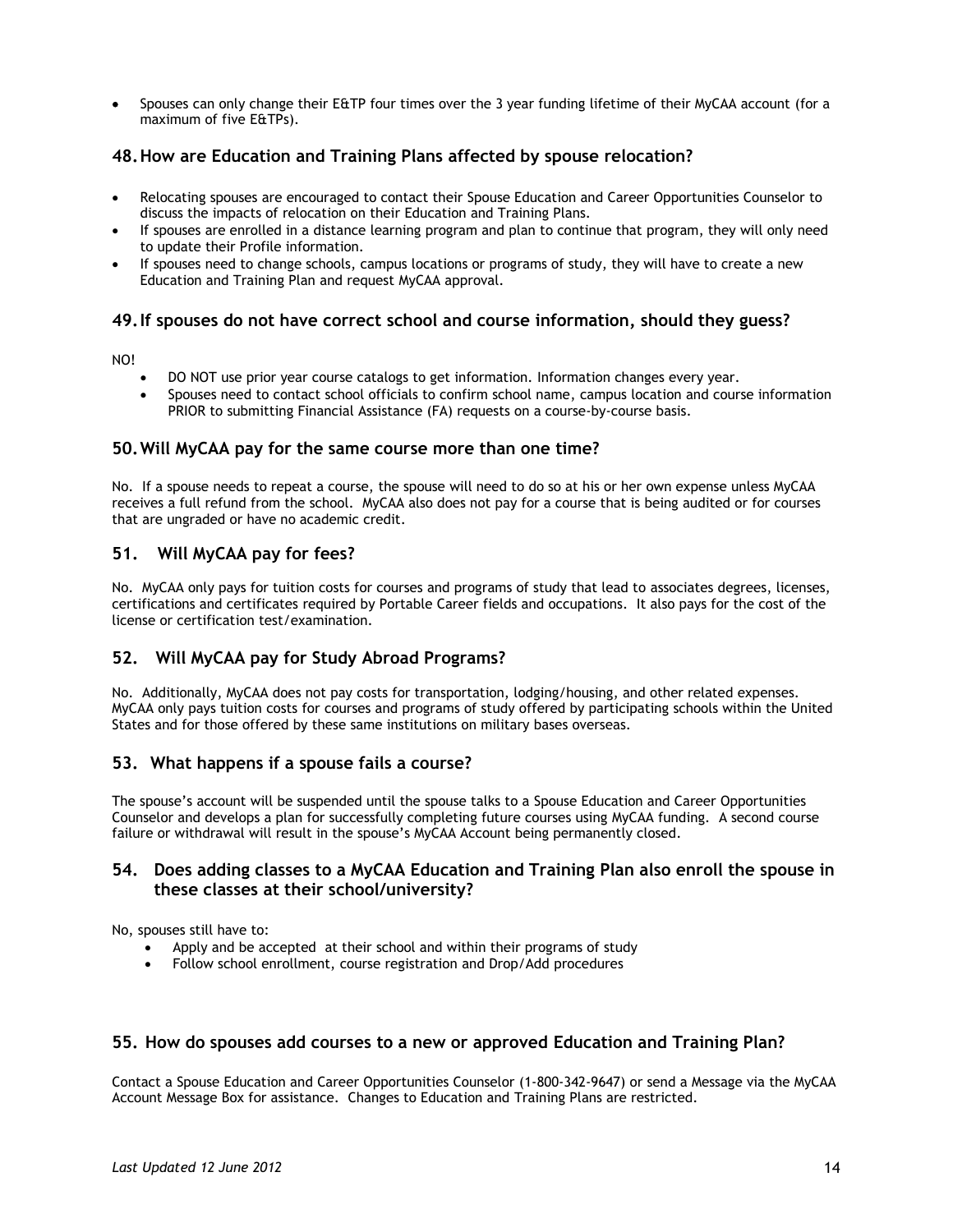#### **56. If a spouse wants to add more courses to an already approved plan, do the additional courses need to be approved by MyCAA?**

Assistance from a Spouse Education and Career Opportunities Counselor will be required to make changes to an Education and Training Plan. Approval can be made at that time.

#### **57. How long does it take for an Education and Training Plan to be approved?**

It takes approximately 14 business days. Once an Education and Training Plan is submitted, the plan is automatically entered into a queue in the system to be approved. Plans are worked in the order that they are received. Messages are no longer required to be sent to counselors requesting approval. Please do not send multiple messages requesting plan approval as this further delays the review and assessment process.

#### **58. How will a spouse know if his or her license or certification qualifies as a portable career?**

The Department of Labor and Department of Defense define a portable career as one that is high growth; high demand; largest employment; and most likely to have job openings in military duty locations . These types of careers are plentiful in many locations where the Armed Forces stations military families. Spouse Education and Career Opportunities Counselors (1-800-342-9647) can provide career and education counseling that will help spouses find licenses, certifications and other credentials that are recognized by the Departments of Labor and Defense as portable. They can also direct spouses to testing sources for these credentials and testing organizations that are registered participants in the MyCAA Program. For more information, spouses should visit the Tests Page in the MyCAA Spouse Portal [\(https://aiportal.acc.af.mil/mycaa\)](https://aiportal.acc.af.mil/mycaa).

#### **59. Can a spouse's Associate's Degree be in any subject?**

Spouses must purse an Associate's Degree, license or certification in a portable career field. For example, Associate Degrees in general education would not be considered a good or acceptable career choice. Associate's Degrees in General Studies and Liberal Arts are not eligible for MyCAA funding.

#### **60. Are there any restrictions in Associate's Degrees as to what MyCAA will pay for? Will MyCAA pay for general course requirements as well as career specific requirements (e.g. some Associate's Degrees require physical education or orientation seminars or English 100)?**

Courses that are required by the school as part of an Associate's Degree will be paid for. Remember, Associate's Degrees in General Studies and Liberal Arts are not eligible for MyCAA funding.

## **F. MyCAA Financial Assistance (FA)**

### **61.Why is the Department of Defense (DoD) providing Financial Assistance (FA) to military spouses?**

DoD is providing MyCAA financial assistance to eligible military spouses in order to assist them in becoming qualified for Portable Career employment opportunities. MyCAA funding shall not be used to pay for recreational or personal enrichment courses unless these are also requirements for approved programs of study leading to licenses, certificates, certifications or an Associate's Degree (e.g. electives).

#### **62. When can a spouse apply for MyCAA Financial Assistance (FA)?**

After spouses have created an Education and Training Plan and received MyCAA approval, they can request financial assistance on a course-by-course basis for courses starting within 60 days and no later than 15 days before the start date of the course. Courses that have different start and/or end dates must be on separate FA requests. FA's can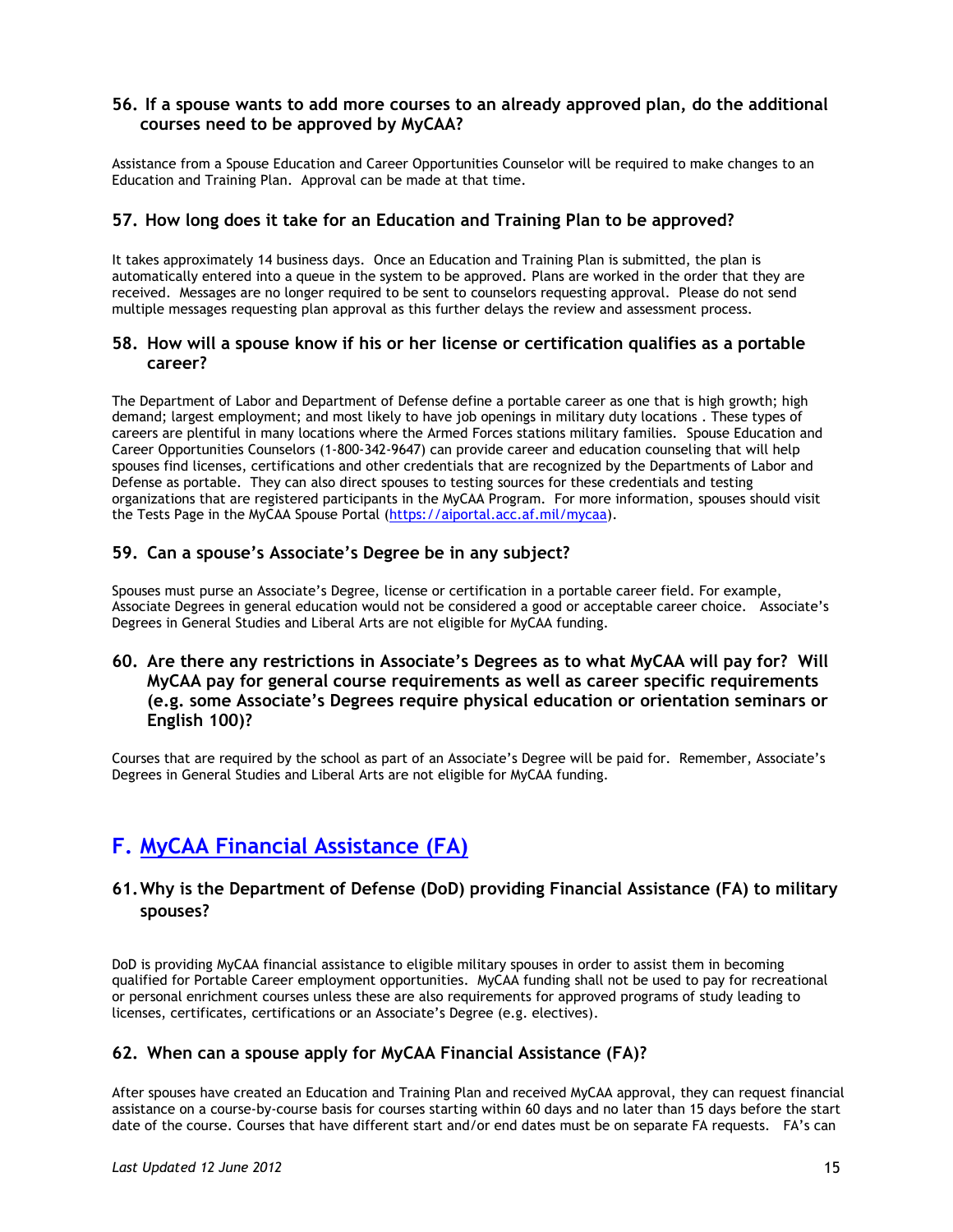take up to 14 business days to be approved.

#### **63.How do spouses apply for Financial Assistance (FA)?**

- Open a MyCAA Account.
- $\triangleright$  Create an Education and Training Plan and get it approved by a Spouse Education and Career Opportunities Counselor.
- Follow step-by-step guidance for requesting MyCAA financial assistance in the MyCAA Spouse Portal. Spouses will need to know course start and end dates, course code, course title, and tuition. Spouses should contact schools for this information. PLEASE NOTE: If a school requires the use of their course catalog, courses cannot be entered manually. If required courses are not listed in the catalog, spouses should contact their school for further assistance.
- $\triangleright$  Once the FA request is approved, print the MyCAA FA documents and take them to the school if course registration and enrollment is required onsite at the school. Keep in mind that school officials can see spouse FA requests in real time (including changes made to these requests) in their AI Portal Accounts.
- School officials can reserve a space in a course for the spouse who has an approved FA document.
- If a spouse enrolls in a course without an approved FA document, the spouse will be held responsible for course costs.

#### **64. How do spouses print a Financial Assistance (FA) document?**

Follow step-by-step guidance on the MyCAA Spouse Portal [\(https://aiportal.acc.af.mil/mycaa\)](https://aiportal.acc.af.mil/mycaa).

#### **65. How do spouses edit Financial Assistance (FA) information after it has been approved?**

Contact a **Spouse Education and Career Opportunities Counselor** for more information and assistance: 1-800- 342-9647 or send a Message via the spouse MyCAA Account Message Box.

#### **66. How does the fiscal year cap affect my MyCAA funding?**

The funds for the MyCAA program are based on the government fiscal year which runs from October 1st to September 30th. Therefore, it is very important for spouses to plan how they will pay for their schooling throughout the year. Some important information about the MyCAA program's fiscal year is listed below:

- There is a \$2,000 fiscal year spending cap (a maximum of \$2,000 can be used per fiscal year)
- The \$2,000 fiscal year cap is based on the start date of the course or program, not the date the financial assistance (FA) request is submitted or approved.
- Spouses should pay close attention to the fiscal year dates so that they can plan accordingly for the next fiscal year
- If all of the spouses' MyCAA funds are not used within 3 years from the start date of the first course on their first FA request, those funds will be forfeited. Additionally, all courses must be completed by the end of the three year period.

The examples below show how the fiscal year cap can impact spouses' MyCAA funding. Examples are based on a new MyCAA account with \$4,000.

Example 1: If only \$1,000 is used in the first fiscal year of the MyCAA account, then \$2,000 can be used in the second fiscal year, and \$1,000 can be used in the third fiscal year, not to exceed \$4,000.

Example 2: If only \$300 is requested at the end of the first fiscal year, another \$2,000 of MyCAA funding can be used in the second fiscal year. The remaining \$1,700 cannot be used until the 3rd fiscal year.

Example 3: If only \$500 is used in the first fiscal year of the MyCAA account and \$500 is used in the second fiscal year, only \$2,000 would be available to use in the 3rd fiscal year. If \$2,000 is used in the 3rd fiscal year, the remaining \$1,000 left in the account would be forfeited since it was not used during the first and second fiscal years.

If additional educational funding is needed, spouses should contact Military OneSource at 1-800-342-9647 for information on other financial assistance programs.